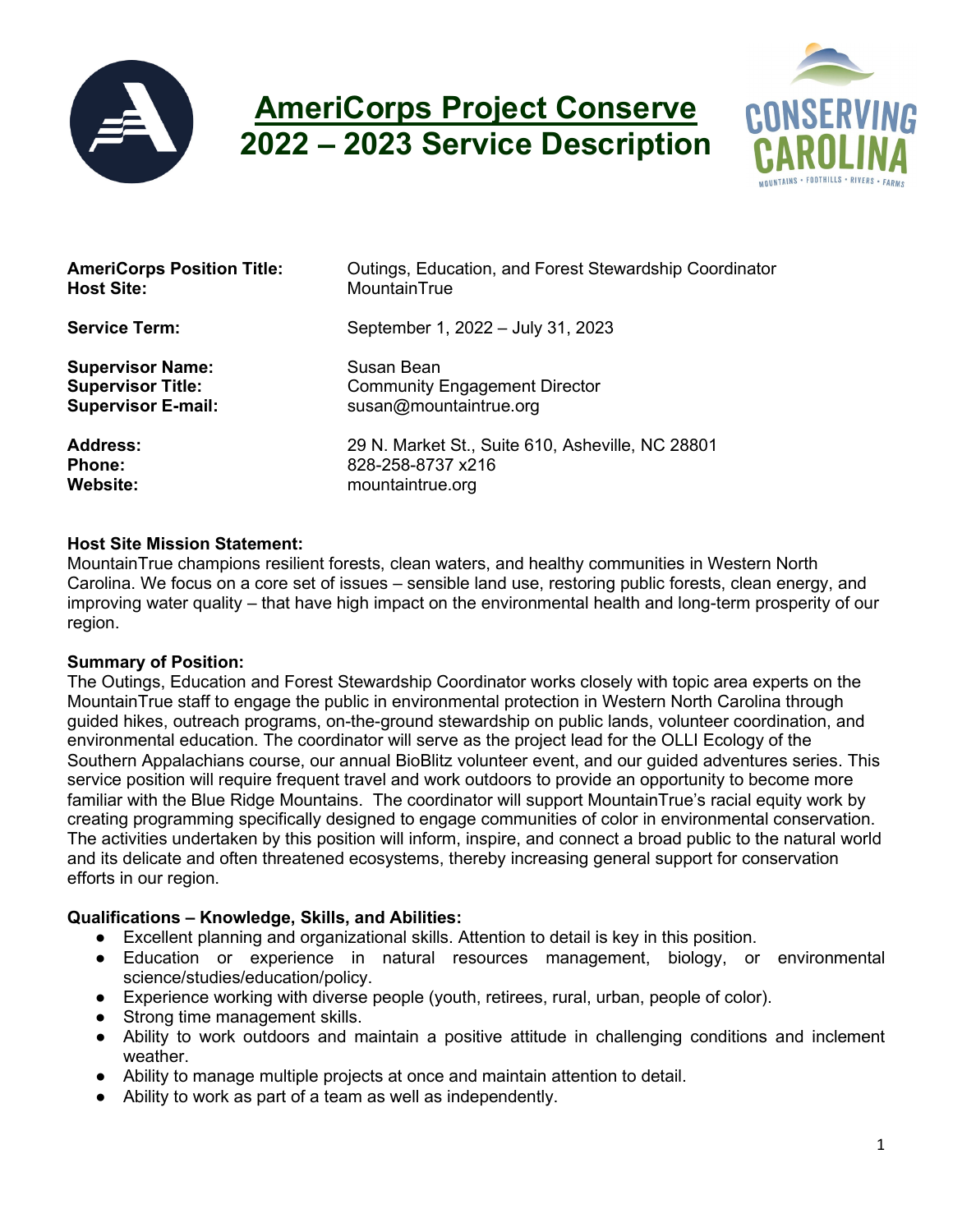- Be a quick learner, unafraid to ask questions, and also have the patience to tackle complex problems
- Familiarity with web-based programs and applications and the use of social media.
- Training and/or teaching experience a plus.
- Excellent oral (including public speaking) and written communication skills.
- Spanish language proficiency a plus.
- Eligible applicants must be at least 18 years of age, be a citizen, national, or lawful permanent resident alien of the United States, and consent to a criminal history check.

#### **Preferred Service Hours / Weekly Schedule:**

Mon – Fri 9am – 5pm, with occasional evening and weekend hours as needed

## **Position Responsibilities and Duties**

#### **Conservation Education: 65%**

- Organize numerous hikes, tours, and other activities featuring MountainTrue programs and priorities such as old growth forests, ecology, water quality, land use planning and development, and others. Coordinate with topic experts on staff who will be primarily responsible for content delivery.
- Educate volunteers and members of the public through organized events and workdays provided throughout our service region of counties across Western North Carolina.
- Manage event page content for website, make regular posts to social media platforms including Facebook and Instagram, build volunteer and ticketed event sign up forms for web, compose email communications to promote events and programs, and communicate with the general public looking to engage with our programs
- Represent MountainTrue in the Everybody's Environment Coalition and bring valuable learnings back to the organization to improve our diversity, equity, and inclusion.
- Serve as the project lead and primary point of contact between participants in our OLLI Ecology of the Southern Appalachians class and the MountainTrue staff instructors.
- Participate in the community as a MountainTrue team member contributing to the success of the organization.

#### **At-Risk Ecosystem Impacts and Trails: 15%**

- Field inventory/data collection of non-native invasive plant species;
- Manual and chemical treatment of non-native invasive plants, both along trails (National Forest, AT, state, municipal) and in conservation easements;
- Chemical treatment to save ash trees from emerald ash borer
- Leading volunteers to address maintenance needs on public trails.
- Training volunteers to collect data on sedimentation from forest roads and trails

#### **Volunteer Engagement: 20%**

- Assist in the recruitment and management of volunteers, teaching them restoration techniques including manual and chemical treatment of non-native invasive plants, informing them of the risks associated, and supervising them during workdays.
- Coordinate our annual BioBlitz, which includes a 2 week virtual species hunt utilizing the iNaturalist app for identification and coordinating in-person identification events in different parts of WNC to recruit new participants and volunteers.